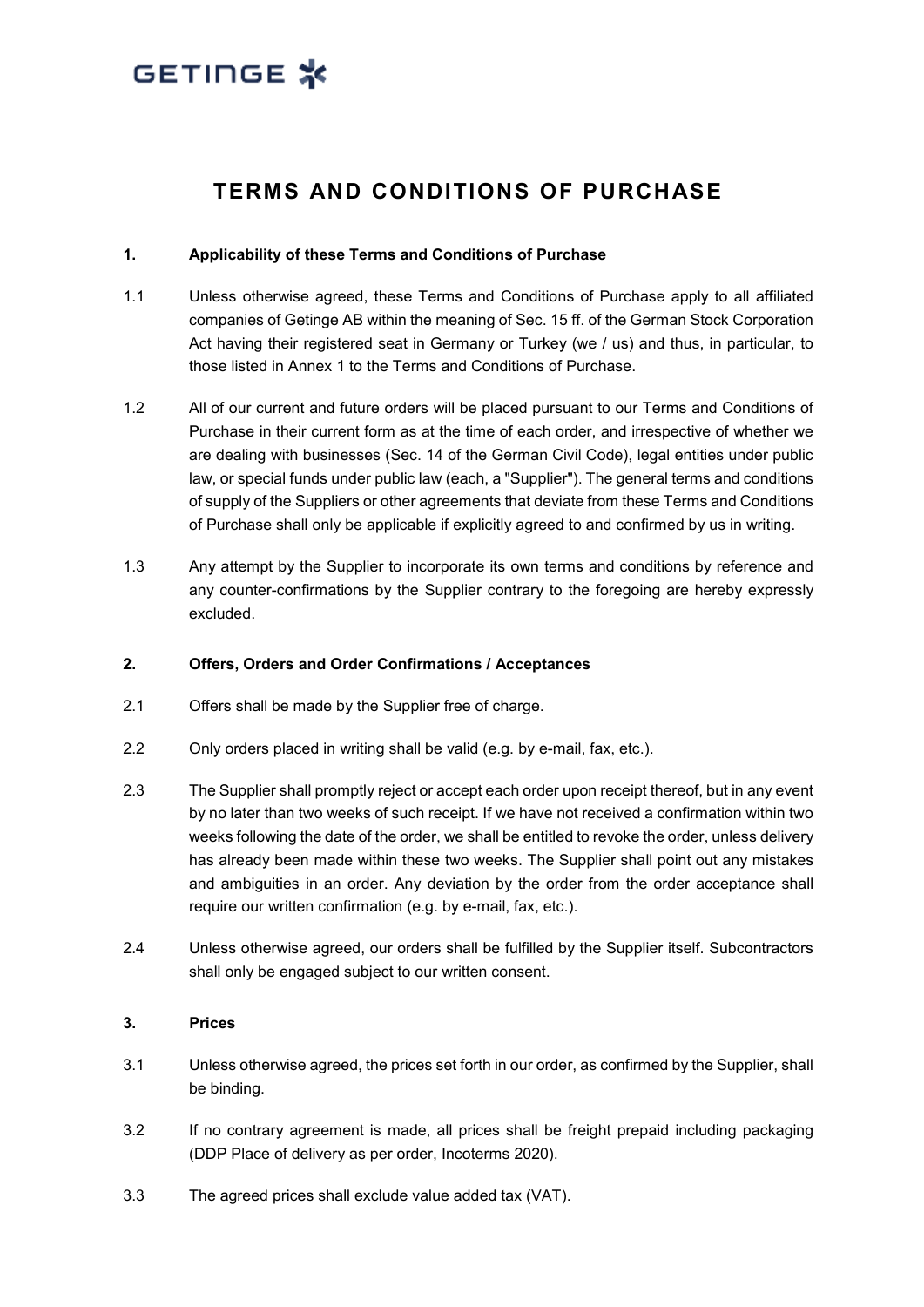#### <span id="page-1-1"></span>**4. Invoices**

- <span id="page-1-0"></span>4.1 The invoice shall be sent to our e-mail address indicated in the purchase order (see also Annex 1) and shall not be enclosed with the shipment. Unless otherwise directed by us, the invoice shall contain the following information: The order number indicated in our order, the item number and the Supplier's VAT number. Two copies of the invoice shall be provided to and received by us promptly after delivery, but in any event by no later than five days thereafter.
- 4.2 Invoices shall not be deemed to be due and payable until the requirements set out in clause [4.1](#page-1-0) are met.

#### **5. Payment Terms**

- 5.1 Invoices will be paid net **within 60 calendar days** following receipt of the proper invoice and delivery without any deductions whatsoever, unless otherwise agreed.
- 5.2 The payment term shall commence upon receipt of the invoice pursuant to Section [4](#page-1-1) (Invoices) and the export control documentation listed in Section [17,](#page-7-0) but in any event no earlier than receipt of the ordered items. If required indications on the invoice are missing from and/or any export control document has not been provided, the payment term shall be extended until the information and documentation have been provided in full.
- 5.3 If we decide to accept an early delivery, the due date for payment shall nevertheless be the agreed delivery date.
- 5.4 The Supplier shall only be entitled to assign claims against us to third parties or have them collected by third parties only with our consent.
- 5.5 Unless otherwise agreed by the parties, all forms of extended or prolonged retention of title by Supplier are excluded, so that any retention of title that may validly be declared by the Supplier shall apply only to the items delivered to us and only until said items have been paid for. Third party rights to items of the Supplier that are intended for us shall be disclosed to us without any prior request.

#### **6. Delivery Dates and Deadlines**

- 6.1 The delivery dates and deadlines indicated in the order or delivery schedule shall be binding. Compliance with the delivery date or delivery deadline is determined by when the items are received at the drop-off point.
- 6.2 The Supplier shall not be entitled to effect partial deliveries without our prior written consent.
- 6.3 The Supplier shall only be entitled to offset counterclaims or withhold deliveries or payments if such counterclaims are uncontested or have been determined by a final and binding court order, or if they are in mutual relationship (*Gegenseitigkeitsverhältnis*) vis-à-vis our claims against the Supplier.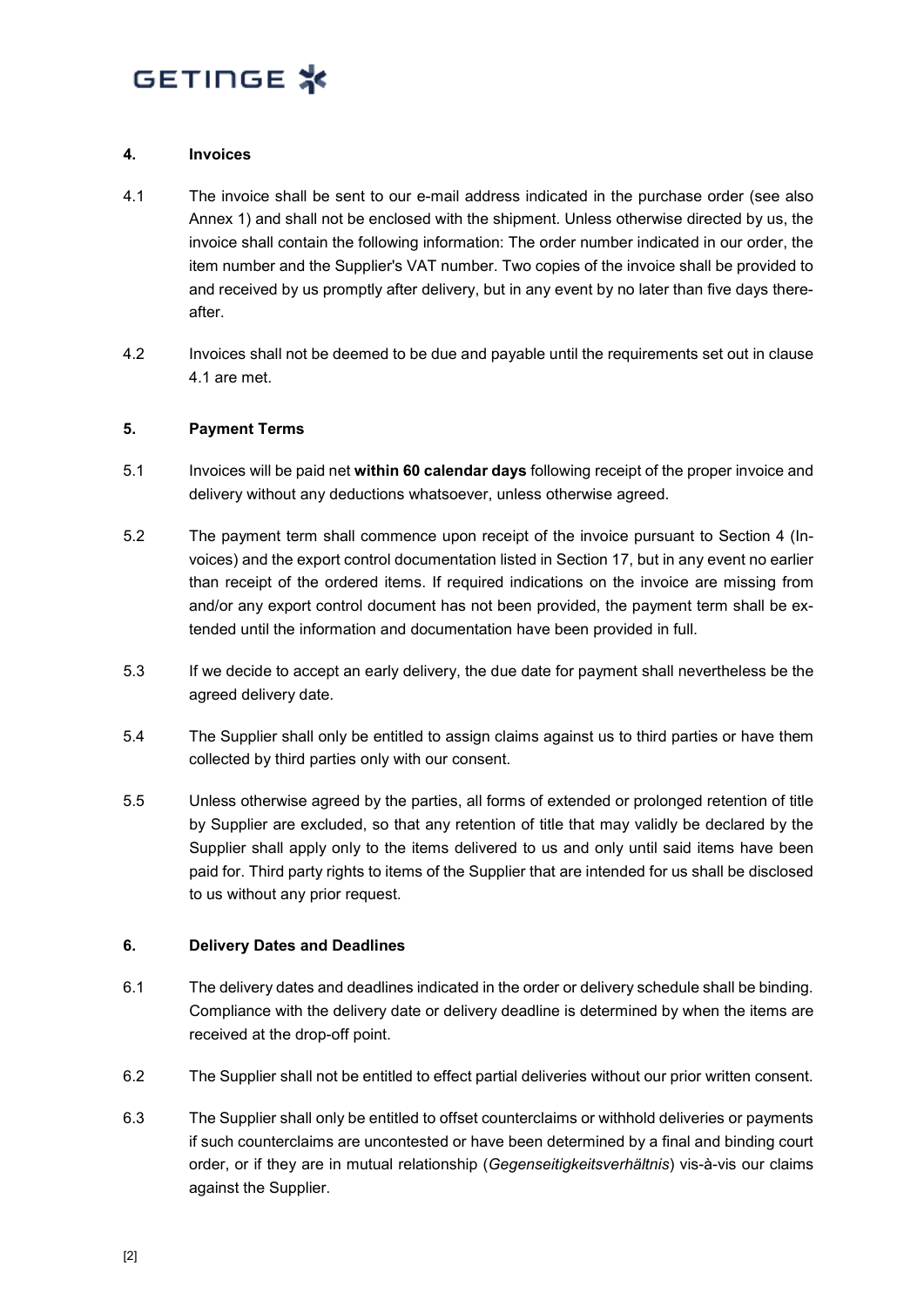#### **7. Shipment / Place of Performance / Risk of Loss**

- 7.1 Delivery shall be made to the delivery address specified on the order. Two copies of the delivery note shall be enclosed with the items.
- 7.2 To the extent that the Parties explicitly agreed on delivery terms deviating from DDP (Sec. 3.2), we do not transport the delivery items and / or determine the transport company ourselves, the place of performance shall be the shipment address specified on the order. Unless otherwise agreed, the transport insurance will be taken out by the Supplier. Shipment (even to a place other than the place of performance) shall be at the risk of the Supplier.

#### **8. Late Delivery**

- 8.1 We shall be entitled to impose on the Supplier a contractual penalty of 0.2% of the value of the belated part(s) of the order for each completed business day of delay of a delivery that is late for reasons attributable to the Supplier, provided that this contractual penalty shall not exceed 5% of the value of the belated part(s) of the order. We reserve the right to assert claims for damages in addition.
- 8.2 If the Supplier foresees difficulties in materials procurement, production, etc., which could prevent it from delivering on time, the Supplier shall immediately inform us accordingly. This shall not, however, release the Supplier from its obligation to deliver on time.
- 8.3 The acceptance of a late delivery or service by us shall not constitute a waiver of any claims for damages.
- 8.4 If deliveries are late on a repeated basis, we shall be entitled to rescind this Agreement even if the Supplier can prove that the delay was caused due to reasons beyond the Supplier's control.

#### **9. Quality and Documentation, MDR, RoHS**

- 9.1 The Supplier expressly guarantees that only materials, parts and equipment will be delivered that meet the recognized state of the art rules for technology in every respect, e.g., the latest VDE regulations, the accident prevention regulations of the relevant trade associations, the applicable provisions of law (e.g. product safety or medical device law), as well as the applicable environmental rules (e.g. waste disposal, the RoHS Directive, as amended), even if this is not expressly mentioned in the order and as applicable for suppliers located within the EU.
- 9.2 If we request an initial sample inspection, series production shall not be commenced by Supplier with until we have approved the sample in writing.
- 9.3 The Supplier shall constantly verify the quality of the items and structure its quality assurance system in such a way that it complies with DIN ISO 9000-9004 or DIN ISO 13485, as amended form time to time.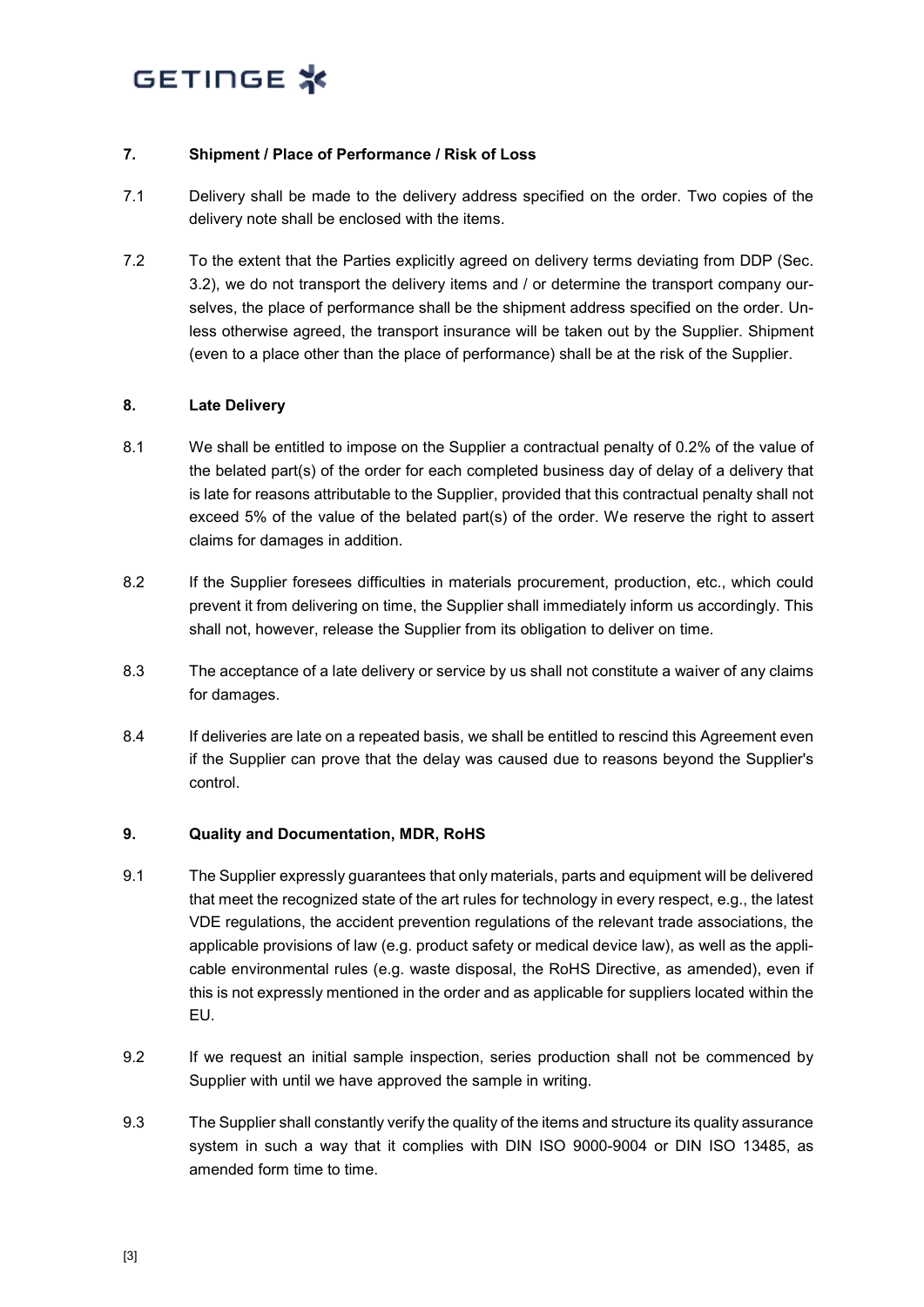- 9.4 The Supplier shall inform us immediately in writing of all planned changes which may affect the delivery items, where possible at least 12 months before the planned change takes effect. Without our prior written approval, the Supplier is not permitted to make changes to the delivery items – even minor one – in the following areas which affect the delivery items:
	- Changes in external design or function,
	- Change or discontinuation of the production process,
	- Change of a critical sub-supplier,
	- Relocation of the manufacturing site of the delivery items or parts thereof,
	- Change or discontinuation of quality assurance measures
	- Change of raw materials, auxiliary and operating materials
	- Change in the final cleaning process
- 9.5 In the written notification the Supplier must set out why the intended change is necessary and how it will ensure this will have no adverse effects on the delivered items. If the Supplier informed us in a timely manner about the change, we are only entitled to reject the change for good cause, whereby good cause entitling us to reject the change is in particular given, but not limited thereto, if such change would lead to an increase of costs on our side due to the regulatory procedures and/or approvals required in relation to such change. After each change approved by us, the Supplier shall carry out an initial sample inspection.
- 9.6 Unless otherwise agreed, the delivery items are used for the production of, or are itself, medical devices. The delivery items shall therefore in particular also meet the requirements of any applicable medical device regulation. Supplier shall keep records of the production process (including critical subcontractors) for the purpose of traceability and shall make these records available to us within two working days upon our request. In addition, Supplier shall immediately inform us of any complaint, incident or other adverse event in connection with the delivery items.

#### **10. Notice of Defects**

- 10.1 Our obligation to inspect the delivered items upon receipt shall be limited to defects that are obvious upon the conduct of an external examination, including an examination of the delivery papers, and during quality control testing being conducted on a random sample basis in relation to transport damage, delivery of the wrong items or of less than the agreed quantity. We shall be entitled to notify obvious defects to the Supplier within four business days as of detection of the defect.
- 10.2 When defects in items can only be discovered once the items are being processed, notice relating to such hidden defect may be made within four business days of discovering any such defect.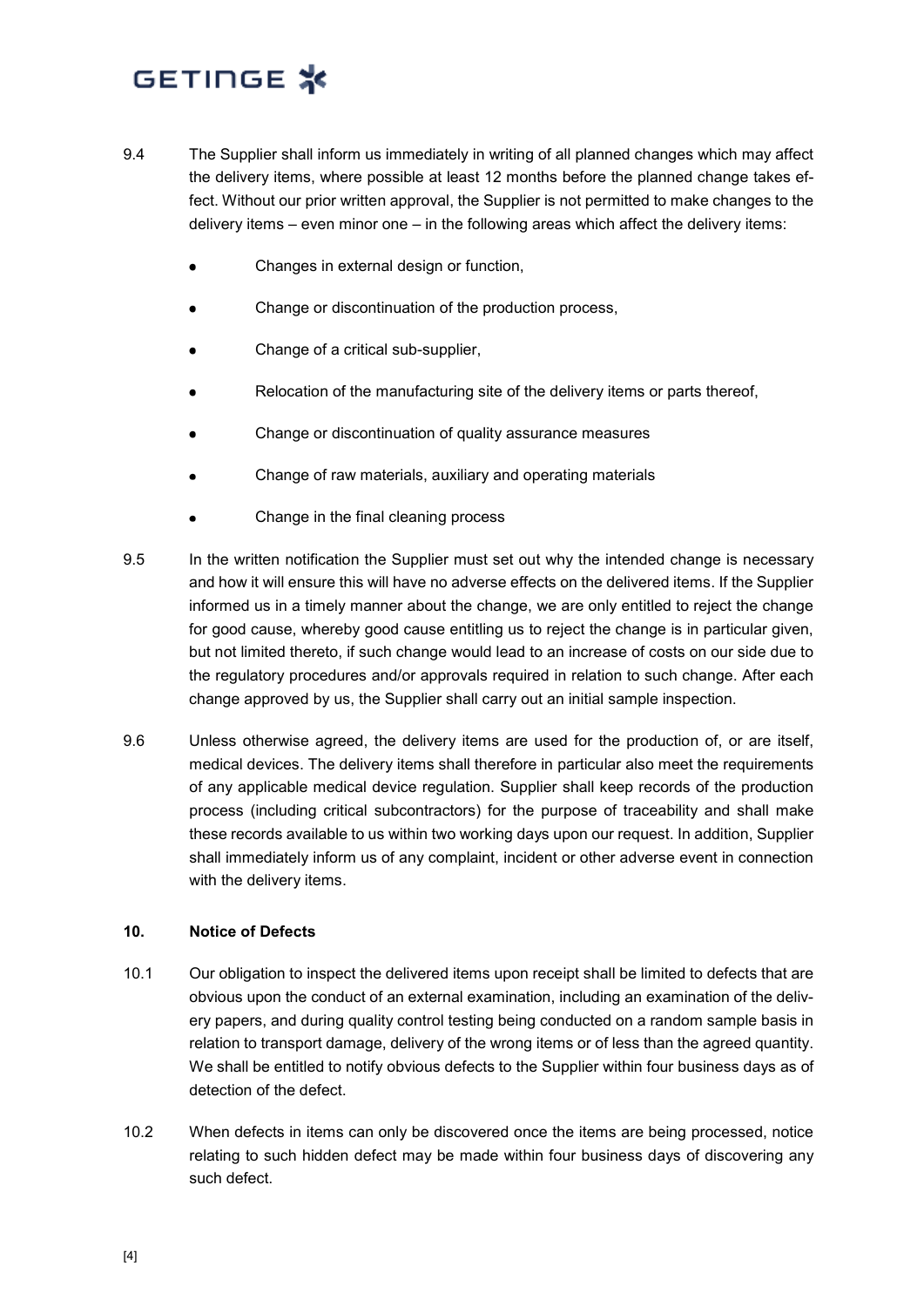- 10.3 To that extent, the Supplier waives the right to advance an objection on the basis that a notice relating to a defect was late.
- 10.4 Payment of the purchase price prior to discovery of any defects shall not constitute an acknowledgment that the items are free of defects and were duly delivered.

#### **11. Force Majeure**

If an unforeseeable event outside of the control of either Party (force majeure event) makes the performance of a Party's contractual duties impossible or materially more difficult, the affected Party shall not be liable for non-performance or for delays to the extent that same have been caused by such force majeure event. The Party affected by a force majeure event shall immediately inform the other Party about such event. If the force majeure event lasts more than 30 days, each Party shall be entitled to rescind this Agreement in whole or in part.

#### **12. Warranties**

- 12.1 The limitation period for claims for defects shall be 36 months from the date of delivery of the items to us. In the case of contracts for works (*Werkverträgen*), the date of acceptance shall be the relevant date. Longer statutory periods, in particular for contracts for works (*Werkverträge*) shall remain unaffected.
- 12.2 If the Supplier fails to comply with its statutory duty to remedy a defect at our choice, either by eliminating the defect (*Nachbesserung*) or by delivering non-defective items (*Ersatzlieferung*) - within a reasonable period set by us, then, in addition to the available statutory remedies (termination and damages), we may remedy the defect ourselves and require the Supplier to compensate us for the expense incurred in doing so, or require the Supplier to make an advance payment in this regard. If the Supplier's efforts to remedy the defect fail or would be unreasonable for us to accept (e.g. due to urgency, danger to industrial safety or threatening unreasonable damage) no notice is required to be given, provided that we will promptly inform the Supplier accordingly (and if possible before we remedy the defect). Further claims under applicable laws remain unaffected.

#### **13. Spare Parts, Discontinuation**

- 13.1 The Supplier shall ensure that spare parts for the items he delivered to us are available for a period of the lifetime of the delivered items, but at least for 10 (ten) years after delivery of the last item of each type from Supplier to us.
- 13.2 Notwithstanding Sec. 13.1, if the Supplier intends to discontinue the production or purchasing of spare parts for the items delivered to us or the production of the delivered items, the Supplier shall notify us immediately after the decision on discontinuation. In any case, we must be informed by the Supplier at least 12 (twelve) months before production is discontinued. For clarity: Any notice periods of supply agreements executed between Supplier and us shall remain unaffected, and Supplier shall not be entitled to cease manufacturing for us during the term of such supply agreement.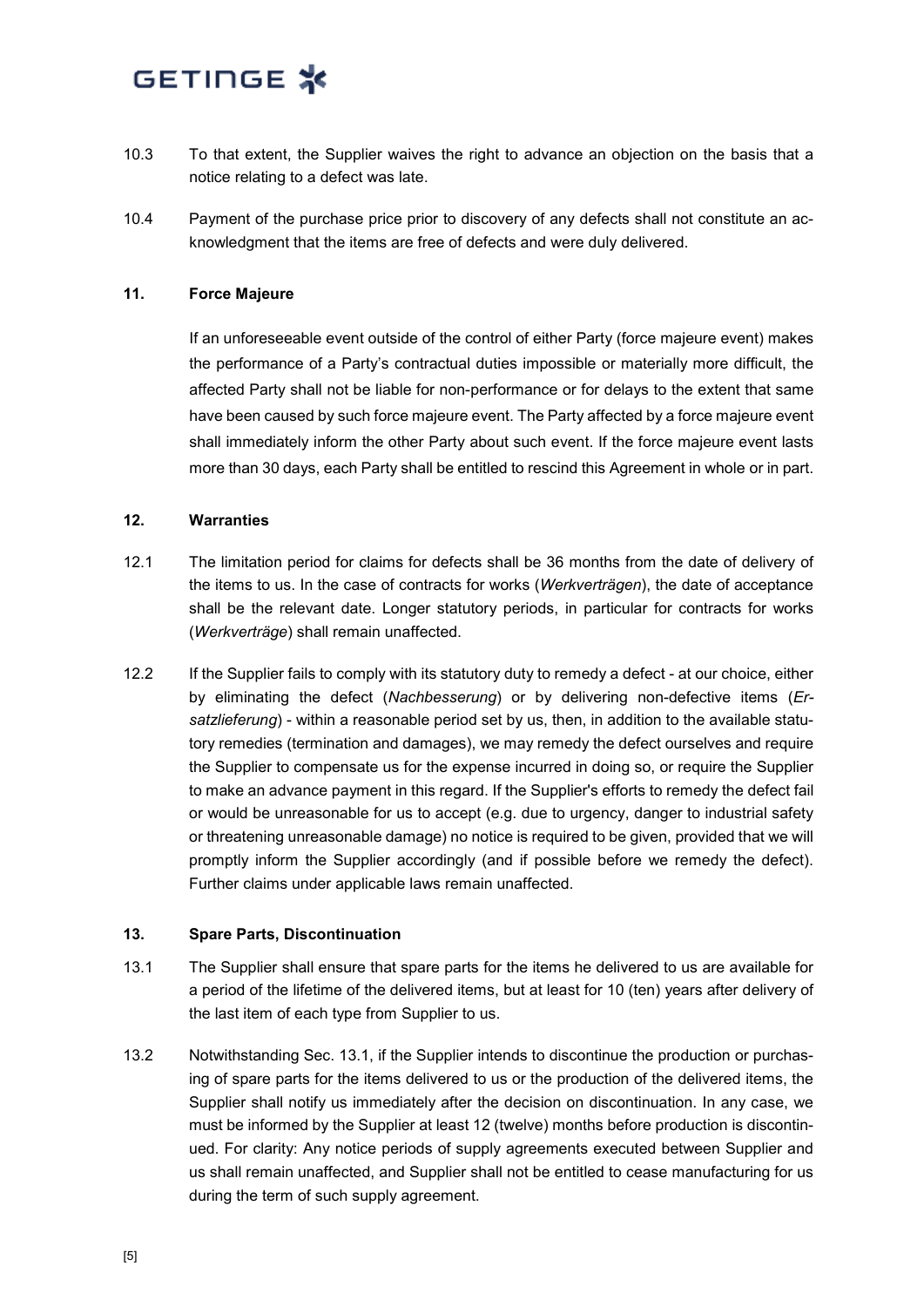#### **14. Product Liability**

- 14.1 Unless otherwise agreed, the materials and parts to be delivered to us are medical devices or are intended to be incorporated into medical products. These products are intended to be distributed worldwide. The Supplier shall perform all inspections of the items manufactured and / or delivered by it - independent of any inspections conducted by us - and shall be responsible for ensuring that all items delivered are free of defects. Any inspections performed by us shall not release the Supplier from its obligations; clause 10 (Notice of Defects) shall remain unaffected.
- 14.2 Unless expressly provided for otherwise below, our claims against the Supplier for products liability shall be governed by the statutory provisions governing product liability. If we are sued for product liability or for violation of safety regulations or similar provisions under German or foreign law, the Supplier shall indemnify us for all damages incurred in this connection, including legal costs and expenses, to the extent that the Supplier is (ii) the manufacturer of the good that caused the defect and (ii) would directly be liable under the statutory liability law as well. If we should be required to recall products because of a defect in the items to the extent the Supplier is responsible, or if a recall should, at least, be reasonable, the Supplier shall assume the costs of such recall. Further claims remain unaffected.
- 14.3 The Supplier shall take out and maintain appropriate liability insurance in an amount of at least EUR 10 million per case and twice in the aggregate. At our request the Supplier shall promptly provide us with evidence that such insurance cover has been procured.

#### **15. Know-How and Confidentiality**

- 15.1 We reserve title to and the copyrights in all pictures, plans, drawings, calculations, instructions for execution, product descriptions and other documents submitted by us to the Supplier.
- 15.2 The Supplier shall treat all information provided by us confidential, including, but not limited to our orders and all related commercial and technical details and use them only to perform its obligations to us. The obligation to maintain confidentiality shall not lapse until and to the extent that the knowledge contained in the documents handed over has become generally known.
- 15.3 Without our written consent, items produced using documents drafted by us (such as drawings, models and the like), or other confidential information provided by us, or with our tools or tools manufactured by copying our tools, shall not be used by the Supplier itself, or offered or delivered to third parties. In addition, these items and the documents drafted by us shall be returned to us on our request at any time.
- 15.4 Parts that we have developed or further developed in cooperation with the Supplier may be delivered by the Supplier to third parties only with our written consent.
- 15.5 We shall be entitled to save, use and process information about the Supplier regarding our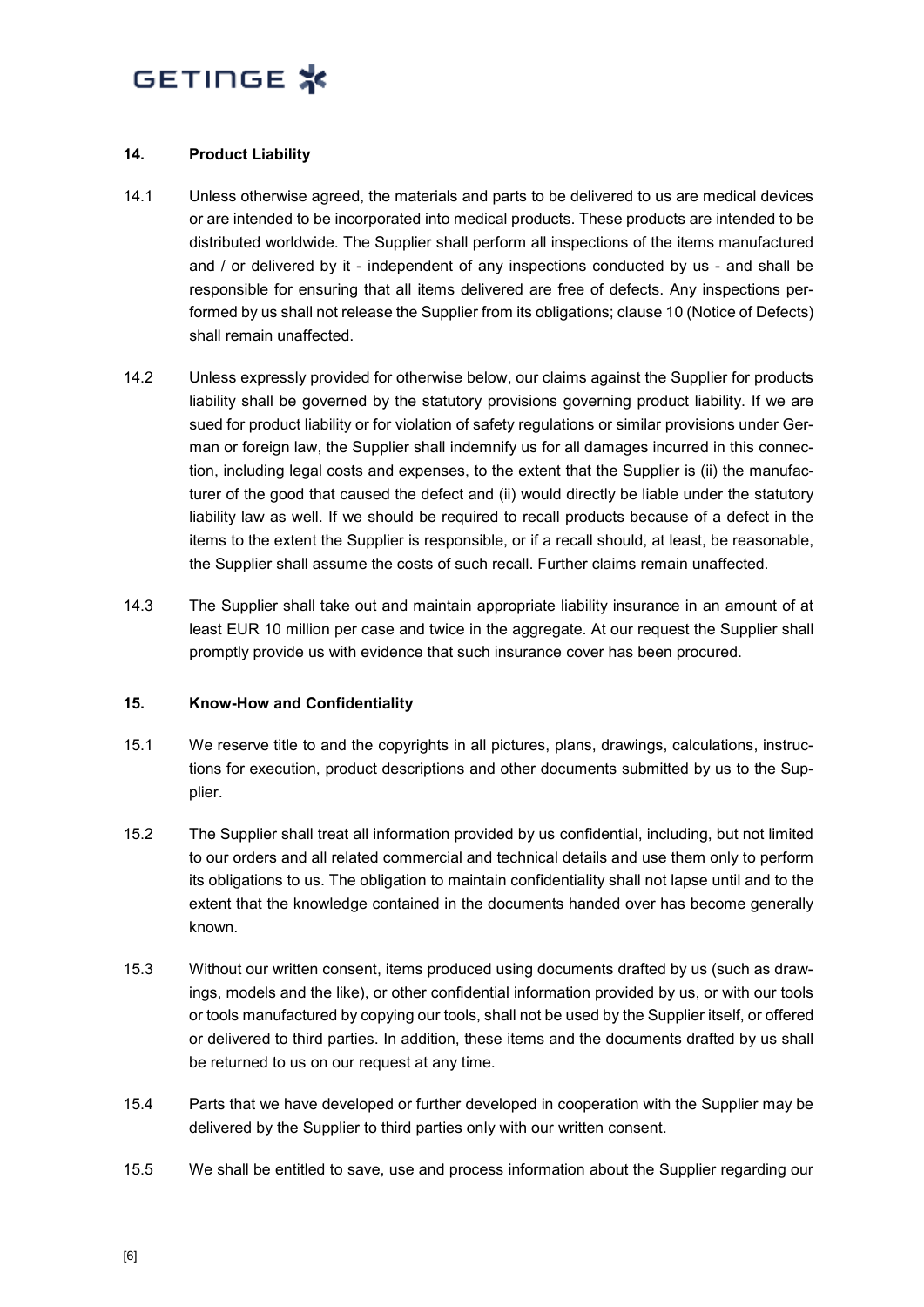business relationship or information in connection therewith, regardless of whether such information originated with the Supplier or with third parties, to perform the contracts concluded with the Supplier and to process our orders, and we shall also be entitled to disclose such information to our affiliates and to third parties to the extent required for the performance of the agreement. The affiliates and third parties shall be entitled to use such information to the same extent as we are.

#### **16. Means of Production**

- 16.1 Models, tools and equipment that are or were produced by the Supplier using our drawings and at our expense (the "Means of Production") shall become our property upon payment therefor, unless co-ownership with the Supplier has been expressly agreed. We shall be entitled to demand that the Supplier hands over the Means of Production if the Supplier is in default or should become unable to continue to provide items and services, unless the Means of Production are needed to perform existing contracts with us.
- 16.2 The Supplier shall identify the Means of Production that belong to us as our property and insure them at replacement value against fire damage, water damage and theft. The Supplier hereby assigns all claims to compensation under this insurance policy to us at this point in time already, and we hereby accept such assignment.
- 16.3 Documents of all kinds, such as samples, drawings, models and the like, which we provide to the Supplier, shall be promptly returned to us upon request, free of charge.
- 16.4 Models, samples and drawings that we provide shall only be used to produce items ordered by us.
- 16.5 The Supplier shall be responsible for the careful storage, maintenance and repair of all materials, parts, Means of Production, samples, drawings, etc. The Supplier shall also bear the cost of purchasing parts to be replaced as a result of ordinary wear and tear. The Supplier shall bear the risk of the destruction of or damage to the Means of Production (even when this occurs accidentally or as a result of force majeure). We shall only be liable to reimburse the costs of repairs or to provide a replacement, if we are responsible for the damage or destruction.
- 16.6 Forms, models, Means of Production, etc. may only be destroyed with our consent.
- 16.7 If the Supplier has co-ownership of any items, the Supply will hand over these items and transfers the Supplier's co-ownership share in exchange for payment for the co-ownership share by us. If there should be a dispute over the amount of the co-ownership share, we can prevent a retention right based on the Supplier's co-ownership share by furnishing a (bank) guarantee for the disputed amount.
- 16.8 The Supplier shall have no retention right to the Means of Production, documents, materials, parts, etc., to the extent that the claim on which the retention right is based is contested between the parties and has not been settled by a final and binding court order.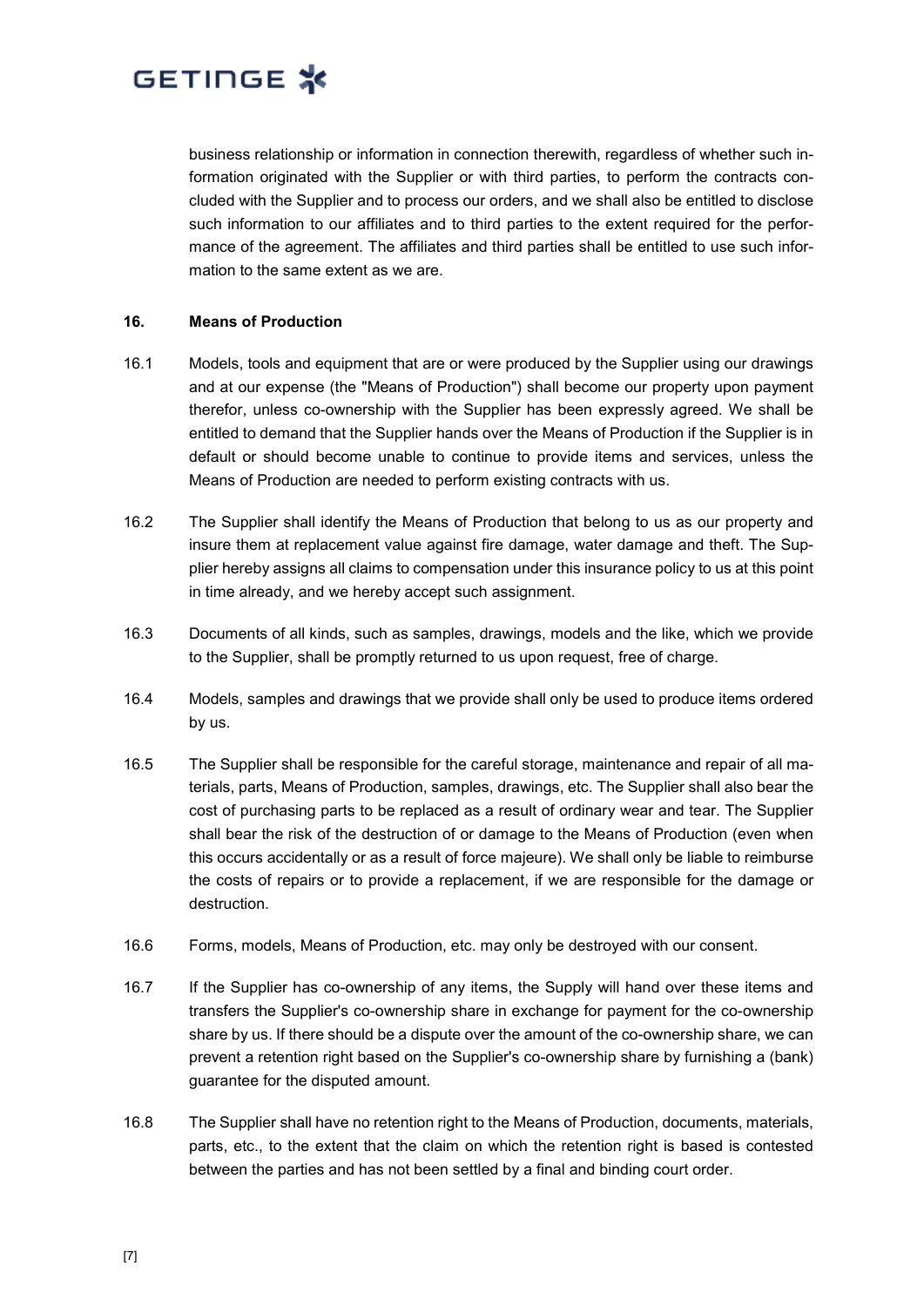16.9 Our liability for damage incurred by the Supplier through the Means of Production or the use thereof shall be limited to intentional misconduct, gross negligence and the negligent or intentional violation of material contractual obligations (*Kardinalpflichten*). If material obligations are breached, our liability shall be limited to the foreseeable damages that are typical and customary with regard to the nature of the contract.

#### <span id="page-7-0"></span>**17. Long Term Supplier Declaration, further Export Control Requirements**

- 17.1 The Supplier shall submit, by no later than with the first shipment, a long term supplier declaration valid for at least twelve months, which he shall update at latest with effect as of 1 January of each year without being requested to do so. Further, the Supplier shall submit to us on request certificates of origin and movement certificates with regard to the delivery items.
- 17.2 The Supplier shall, if available, also provide information on US export classifications such as the ECCN number or ITAR listings in relation to the delivery items. If no such information is available, the Supplier shall expressly mention that he has no such information. Sec. 17.4 remains unaffected.
- 17.3 Any delivery documents and invoices must state the order numbers and article numbers in full. In addition, the customs tariff number with the corresponding country of origin must be indicated for each ordered item.
- 17.4 The Supplier shall reasonably support us in the fulfilment of foreign trade and customs requirements, in particular concerning the import and export of the parts delivered by the Supplier (also in the event of modifications), and provide corresponding information. The Supplier shall inform us in writing of any export control restrictions in relation to the delivered items.
- 17.5 The Supplier shall comply with all applicable local, national and supra-national export control laws, including but not limited to sanctions and embargos, dual use information and any entry in military or similar lists.
- 17.6 The Supplier shall inform us in writing of any changes regarding information supplied in accordance with this Sec. 17 without undue delay, if reasonably possible at least twelve months in advance.

#### **18. Miscellaneous**

- 18.1 These Terms and Conditions of Purchase and the entire business relationship between us and the Supplier shall be governed by the laws of the Federal Republic of Germany. The United Nations Convention on Contracts for the International Sale of Goods (CISG) shall not apply.
- 18.2 The place of performance for items and services provided by the Supplier shall be the shipment address.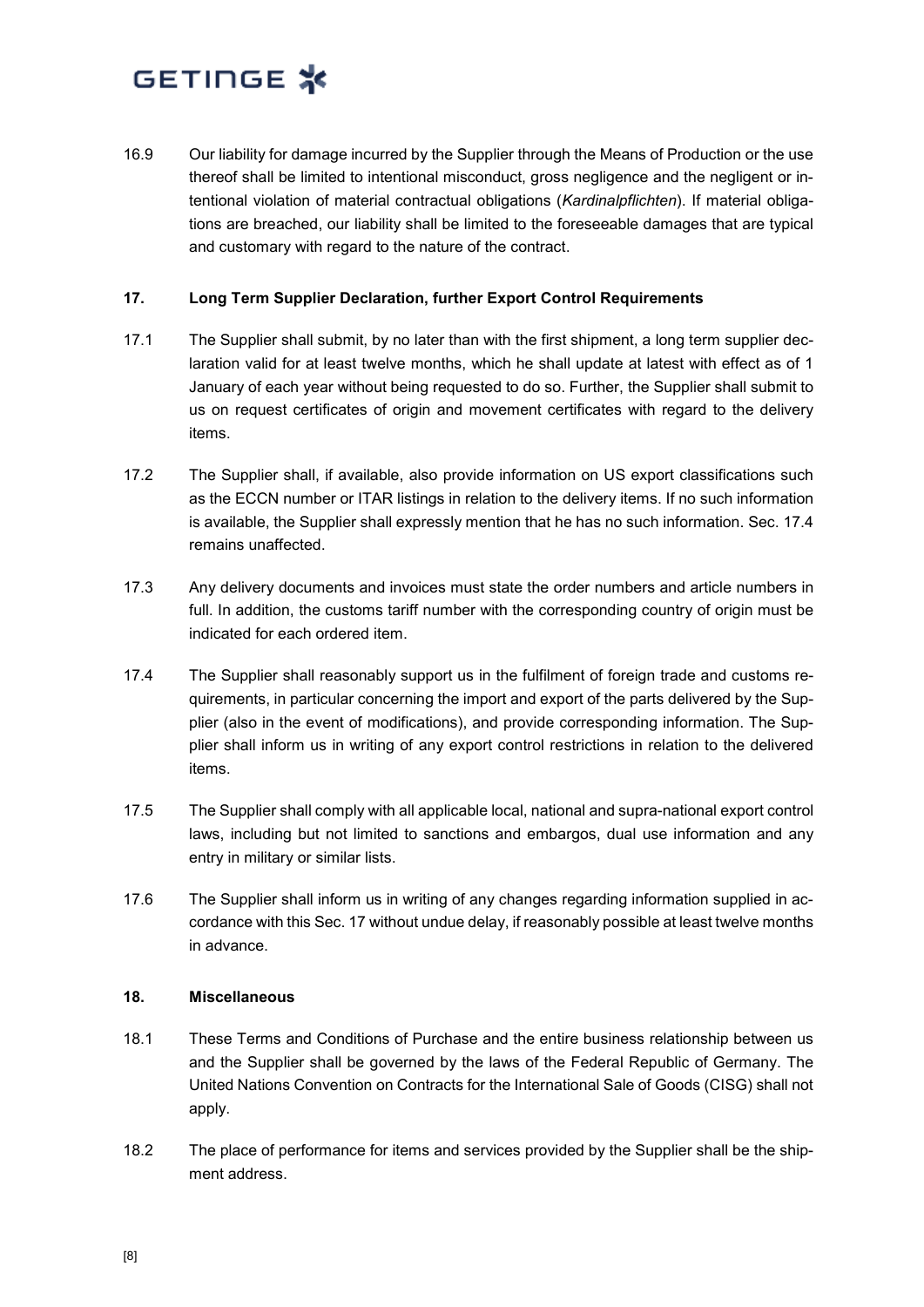18.3 The exclusive venue for all disputes directly or indirectly arising from any contractual relationships shall be Rastatt, Germany. We shall also be entitled to sue the Supplier in the courts having general jurisdiction over the Supplier.